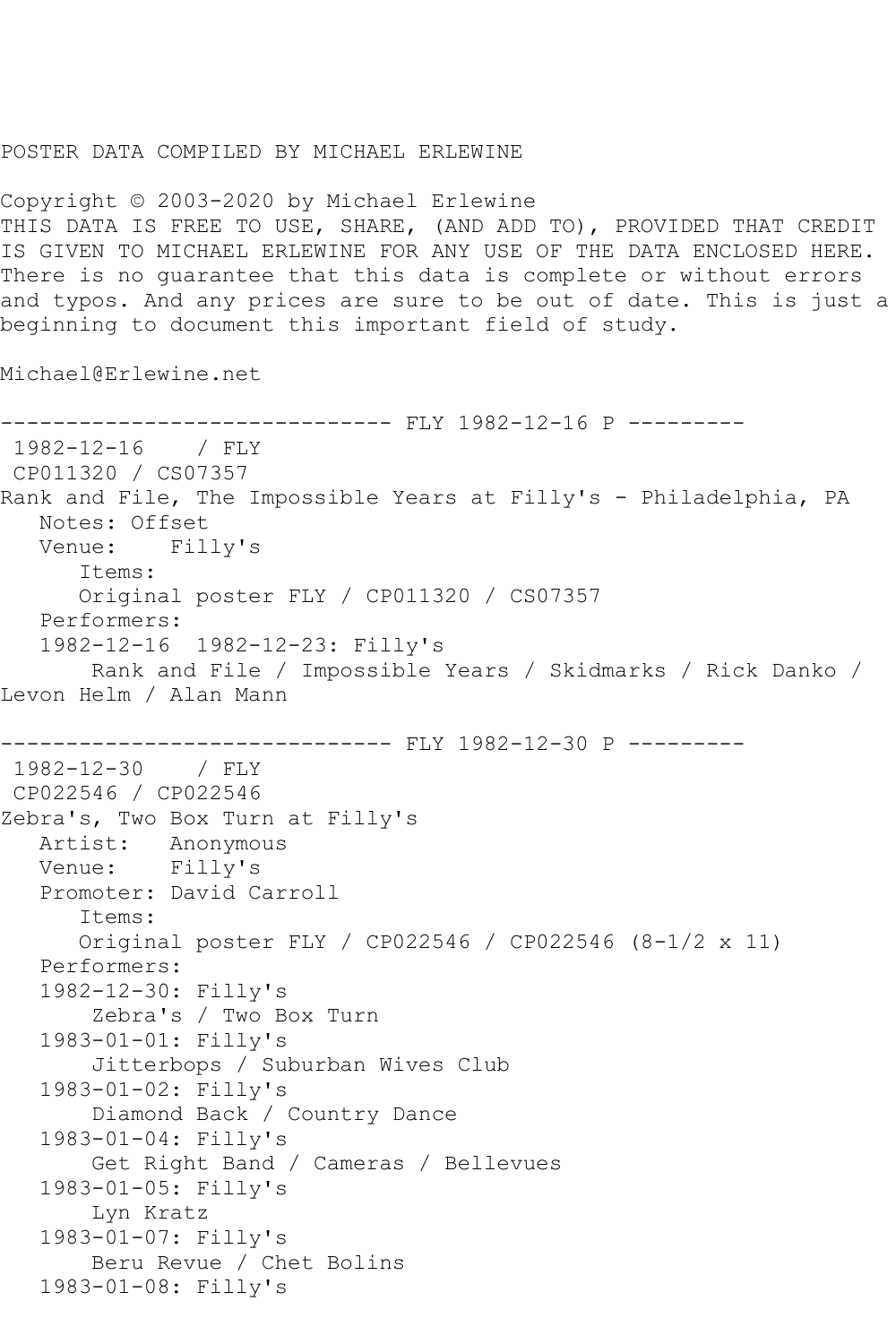```
 Essra Mohawk
    1983-01-09: Filly's
        Great Divide
    1983-01-14: Filly's
        Sugar Ray / Blue Tone / Excellos
    1983-01-15: Filly's
        John Cale
    1983-01-21: Filly's
        Youth Camp / Joey Wilson / Hooters Rooters
    1983-01-22: Filly's
        Roustabouts / Whyos
    1983-01-29: Filly's
        Dick Tracy
         ------------------------------ FLY 1983-01-20 P ---------
1983-01-20 / FLY 
CP022548 / CP022548
Stickmen, Violent Femmes at Filly's
   Artist: Anonymous
   Venue: Filly's
   Promoter: David Carroll
       Items:
       Original poster FLY / CP022548 / CP022548 (8-1/2 x 11)
    Performers:
    1983-01-20: Filly's
        Stickmen / Violent Femmes
    1983-01-21: Filly's
        Youth Camp / Joey Wilson / Impossible Years
    1983-01-22: Filly's
        Whyos / Tornados
         ------------------------------ FLY 1983-01-29 P ---------
1983-01-29 / FLY 
CP022544 / CP022544
Dick Tracey, Fad at Filly's
   Artist: Matt Marello
   Venue: Filly's
    Promoter: David Carroll
       Items:
       Original poster FLY / CP022544 / CP022544 (8-1/2 x 11)
    Performers:
    1983-01-29: Filly's
        Dick Tracey / Fad
    1983-02-04: Filly's
        Alan Mann / Front Street Runners
                         ------ FLY 1983-02-17 P ---------
```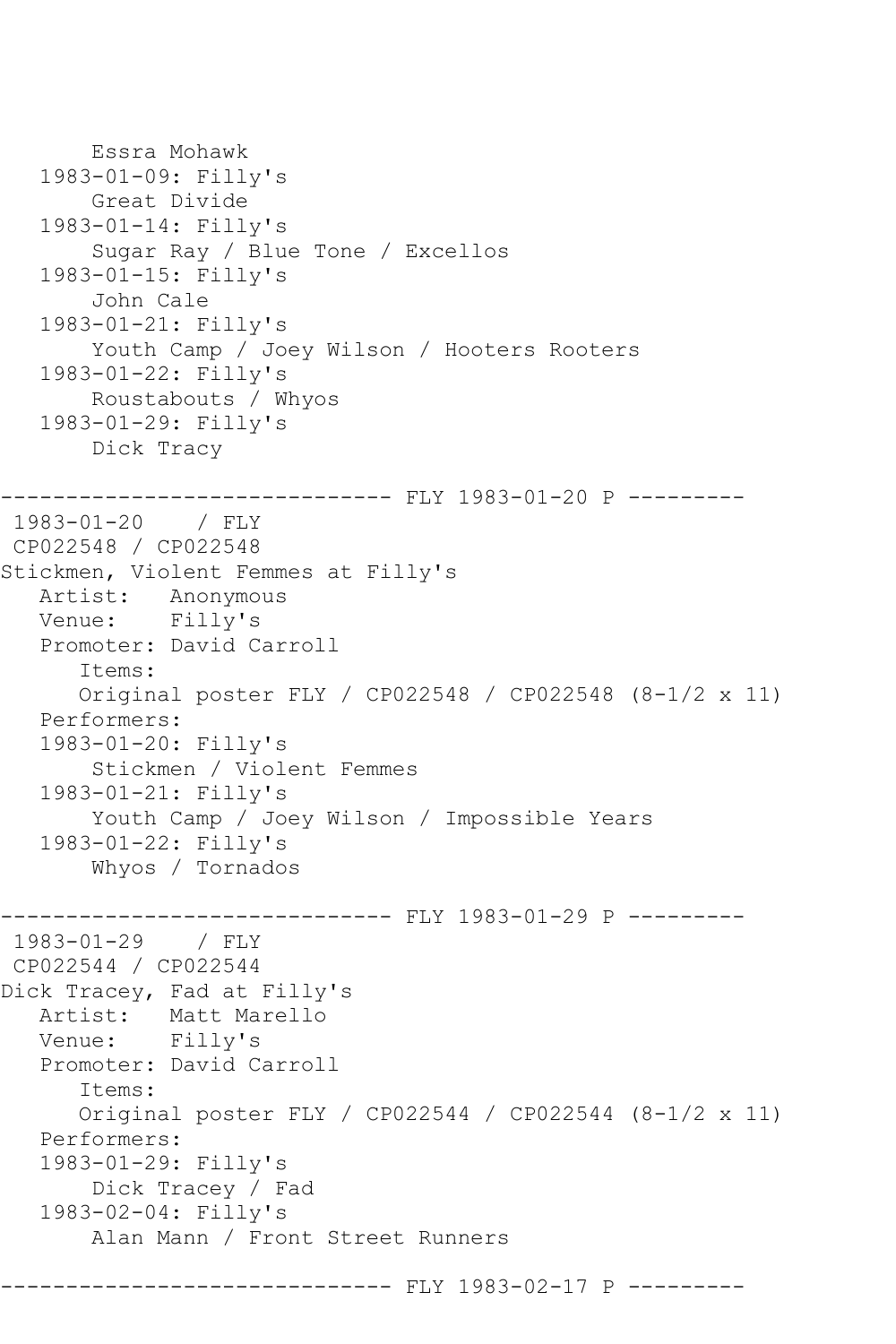```
1983-02-17 / FLY 
CP011315 / CS07352
Johnny Thunders, Dance Factor at Filly's - Philadelphia, PA
   Notes: Offset
   Artist: Matt Marello
   Venue: Filly's
      Items:
      Original poster FLY / CP011315 / CS07352
   Performers:
   1983-02-17 1983-02-19: Filly's
       Johnny Thunders / Dance Factor / Fabulous Fondas / Son Seals 
/ Morrells / Finn and the Sharks / Bonnevilles / Skidmarks
------------------------------ FLY 1983-02-24 P ---------
1983-02-24 / FLY 
CP011323 / CS07360
Jason and the Nashville Scorchers, Rousabouts at Filly's -
Philadelphia, PA
   Notes: Offset
   Artist: Matt Marello
   Venue: Filly's
      Items:
      Original poster FLY / CP011323 / CS07360
   Performers:
   1983-02-24 1983-02-26: Filly's
       Jason and the Nashville Scorchers / Rousabouts / Beru Revue / 
Jitterbops / Dream Syndicate / Head Cheese
------------------------------ FLY 1983-02-24 P ---------
1983-02-24 / FLY 
CP011326 / CS07363
Jason and the Nashville Scorchers, Popism! at Filly's -
Philadelphia, PA
   Notes: Offset
   Artist: Matt Marello
   Venue: Filly's
      Items:
      Original poster FLY / CP011326 / CS07363
   Performers:
   1983-02-24 1983-03-10: Filly's
       Jason and the Nashville Scorchers / Popism! / Trash Rock!
  ------------------------------ FLY 1983-02-25 P ---------
1983-02-25 / FLY 
CP011324 / CS07361
Rousabouts, Beru Revue at Filly's - Philadelphia, PA
   Notes: Offset
```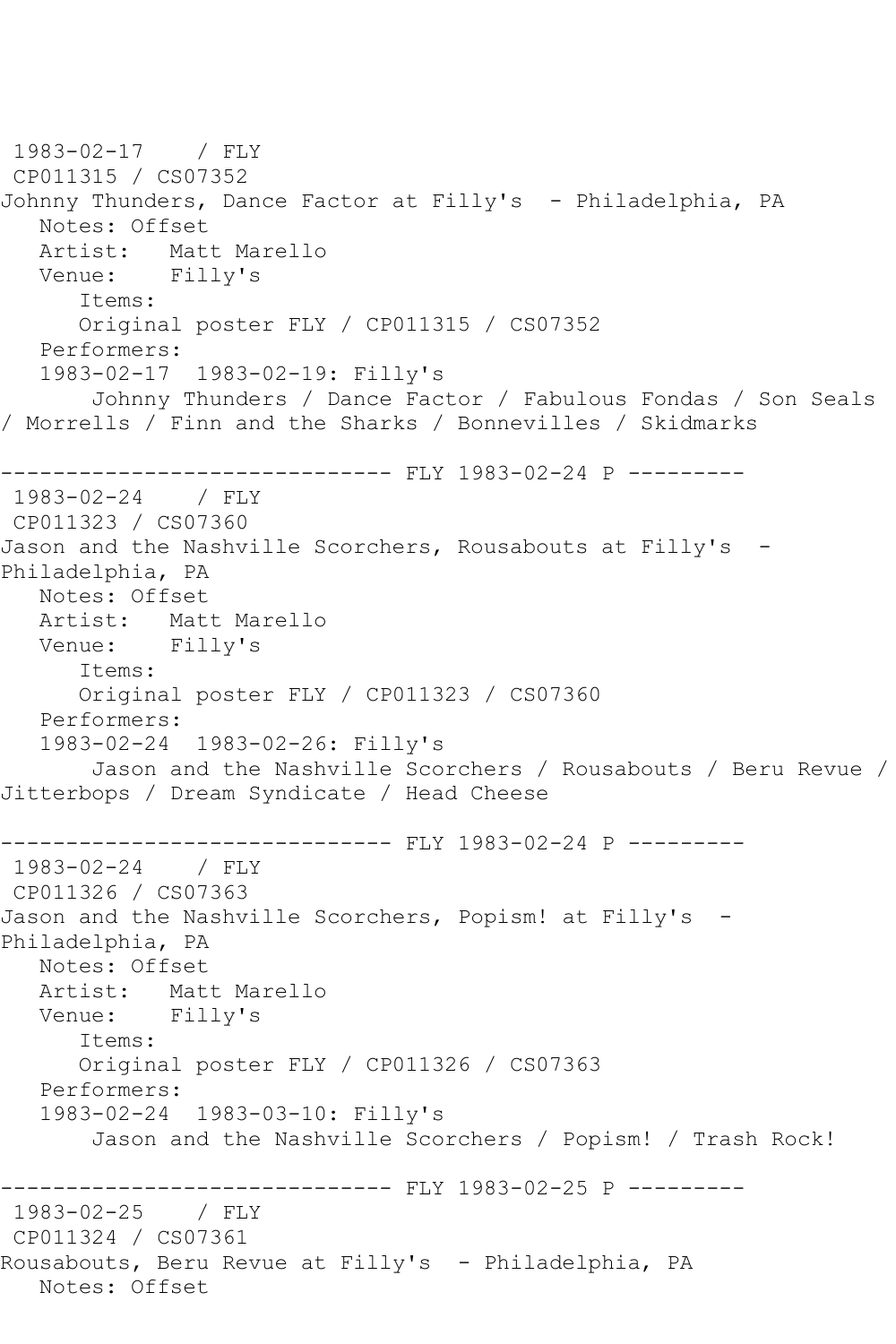Artist: Matt Marello Venue: Filly's Items: Original poster FLY / CP011324 / CS07361 Performers: 1983-02-25 1983-03-01: Filly's Rousabouts / Beru Revue / Jitterbops / Dream Syndicate / Head Cheese / New Riders of the Purple Sage ------------------------------ FLY 1983-03-01 P --------- 1983-03-01 / FLY CP011325 / CS07362 New Riders of the Purple Sage, Juke Rockers at Filly's -Philadelphia, PA Notes: Offset Artist: Matt Marello Venue: Filly's Items: Original poster FLY / CP011325 / CS07362 Performers: 1983-03-01 1983-03-04: Filly's New Riders of the Purple Sage / Juke Rockers / Our Daughter's Wedding / Vels ------------------------------ FLY 1983-03-04 P --------- 1983-03-04 / FLY CP022553 / CP022553 Our Daughter's Wedding, Vels at Filly's Venue: Filly's Promoter: David Carroll Items: Original poster FLY / CP022553 / CP022553 (8-1/2 x 11) Performers: 1983-03-04: Filly's Our Daughter's Wedding / Vels / Gary Windo ------------------------------ FLY 1983-03-08 P --------- 1983-03-08 / FLY CP022545 / CP022545 911, Angel Alley at Filly's Artist: Jay Schwartz Venue: Filly's Promoter: David Carroll Items: Original poster FLY / CP022545 / CP022545 (8-1/2 x 11) Performers: 1983-03-08: Filly's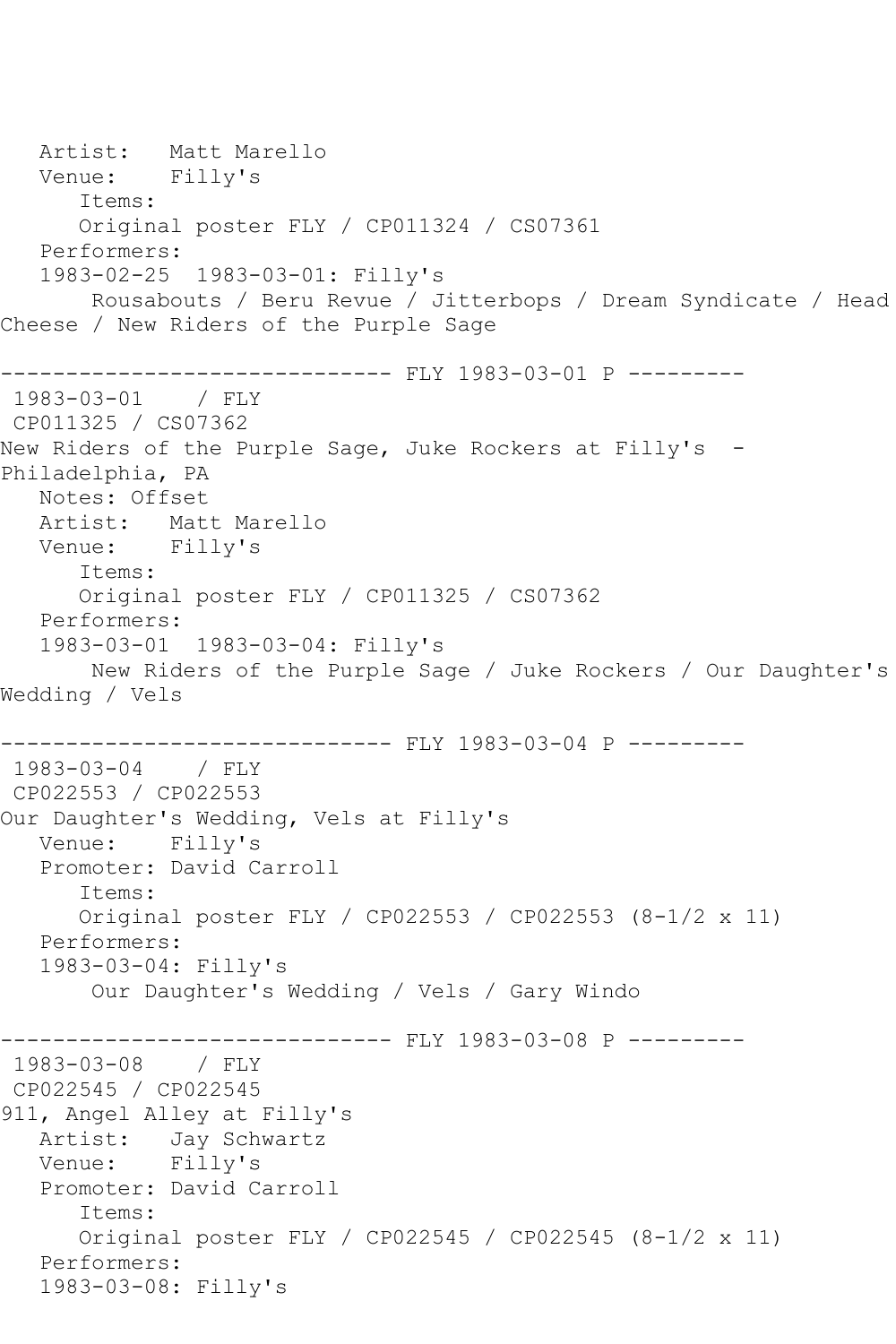```
 911 / Angel Alley / Cameras
    1983-03-09: Filly's
        Cafe Ole / Tabagie / Lyn Kratz
    1983-03-10: Filly's
        DJ Dan Wanamaker / Odds / Crisis to Crisis
    1983-03-11: Filly's
        Cowboy Jazz / Bangs
    1983-03-12: Filly's
        John Eddie / Bangs
    1983-03-13: Filly's
        Tom & Jim
    1983-03-15: Filly's
        Vinnie Gallagher / Beatstalkers
    1983-03-16: Filly's
        Entity / Freeport
    1983-03-17: Filly's
        DJ Dan Wanamaker / Youth Camp / Future
    1983-03-18: Filly's
        Rubber Rodeo / Sic Kidz
    1983-03-19: Filly's
        Alan Mann
    1983-03-22: Filly's
        White
    1983-03-23: Filly's
        Tom Lasen Blues Band
    1983-03-25: Filly's
        Paul Butterfield Blues Band / Jitterbops
    1983-03-26: Filly's
        Solid Senders / Why-O's
   1983-04-02: Filly's
        Dick Tracey / Candy Apple
    1983-04-08: Filly's
        James Cotton Blues Band
    1983-04-16: Filly's
        Otis Rush
    1983-04-22: Filly's
        Sun Ra and his Arkestra
             ------------------------------ FLY 1983-05-15 P ---------
1983 - 05 - 15CP022551 / CP022551
Loners, Two Box Turn at Filly's
   Artist: Jay Schwartz
   Venue: Filly's
    Promoter: David Carroll
       Items:
       Original poster FLY / CP022551 / CP022551 (8-1/2 x 11)
```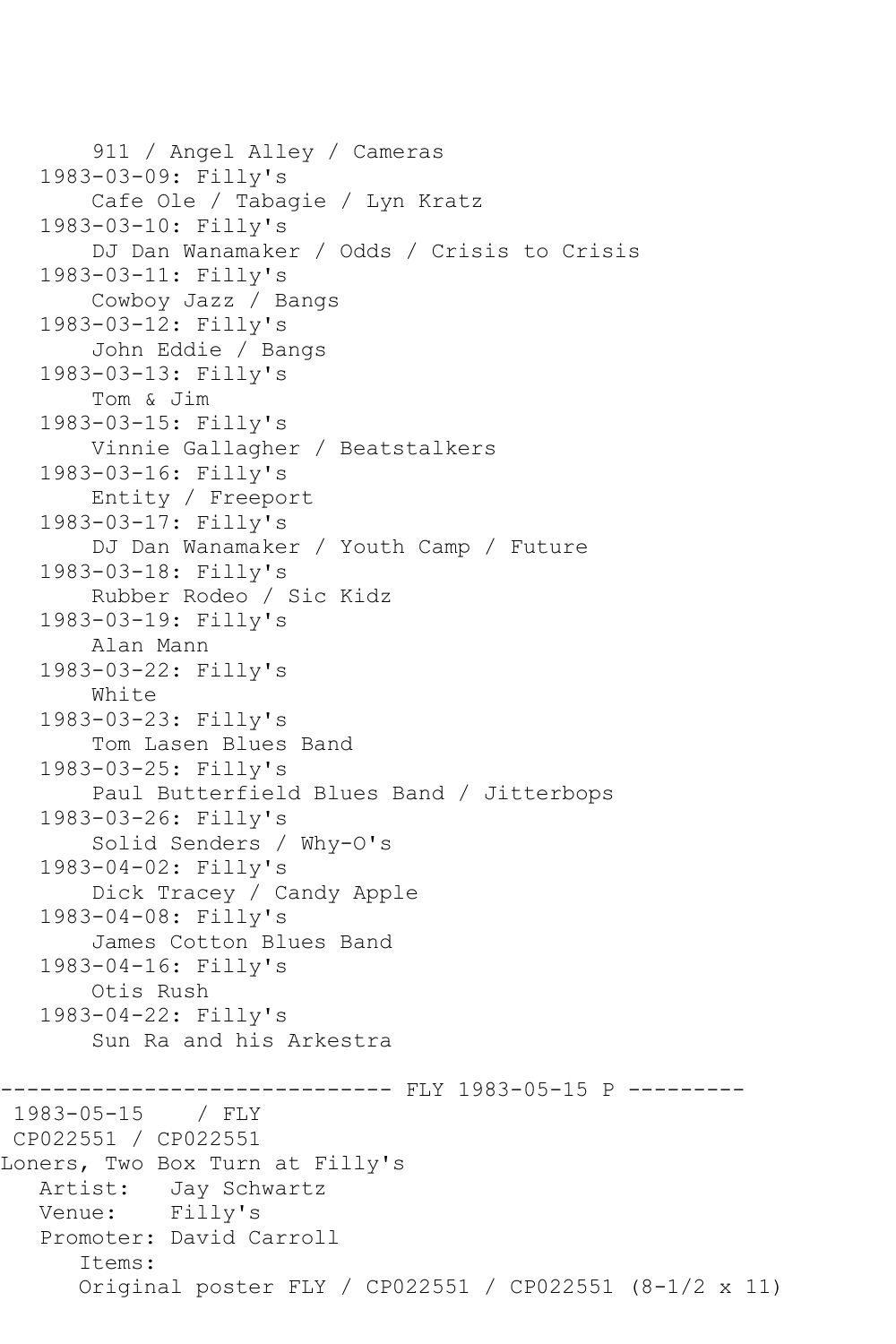```
 Performers:
    1983-05-15: Filly's
        Loners / Two Box Turn / Brave New World
    1983-05-17: Filly's
        Dick Tracey / Beatstalkers
    1983-05-18: Filly's
        Convertibles / Rave
    1983-05-19: Filly's
        Marty Watt / Experimental Products
    1983-05-20: Filly's
        Vels / Fondas
    1983-05-21: Filly's
        Brownie Mcghee
    1983-05-22: Filly's
        Jones Boys / Secret Service / Neo Duo
    1983-05-24: Filly's
        Tabagie / Rozadoo
    1983-05-25: Filly's
        Rio de Genarro / Cameras
    1983-05-27: Filly's
        Alan Mann / Excellos
    1983-05-28: Filly's
        James Cotton Blues Band / Luther Guitar Jr.
                     ------------------------------ FLY 1983-05-20 P ---------
1983-05-20 / FLY 
CP022550 / CP022550
Vels, Fondas at Filly's
   Venue: Filly's
    Promoter: David Carroll
       Items:
       Original poster FLY / CP022550 / CP022550 (8-1/2 x 11)
    Performers:
    1983-05-20: Filly's
        Vels / Fondas
-------------------------------- FLY 1983-05-26 P ---------<br>1983-05-26   / FLY
1983 - 05 - 26CP011313 / CS07350
Thrashed on Classics, Moon Pie at Filly's - Philadelphia, PA
    Notes: Photocopy
    Venue: Filly's
       Items:
       Original poster FLY / CP011313 / CS07350
    Performers:
    1983-05-26: Filly's
```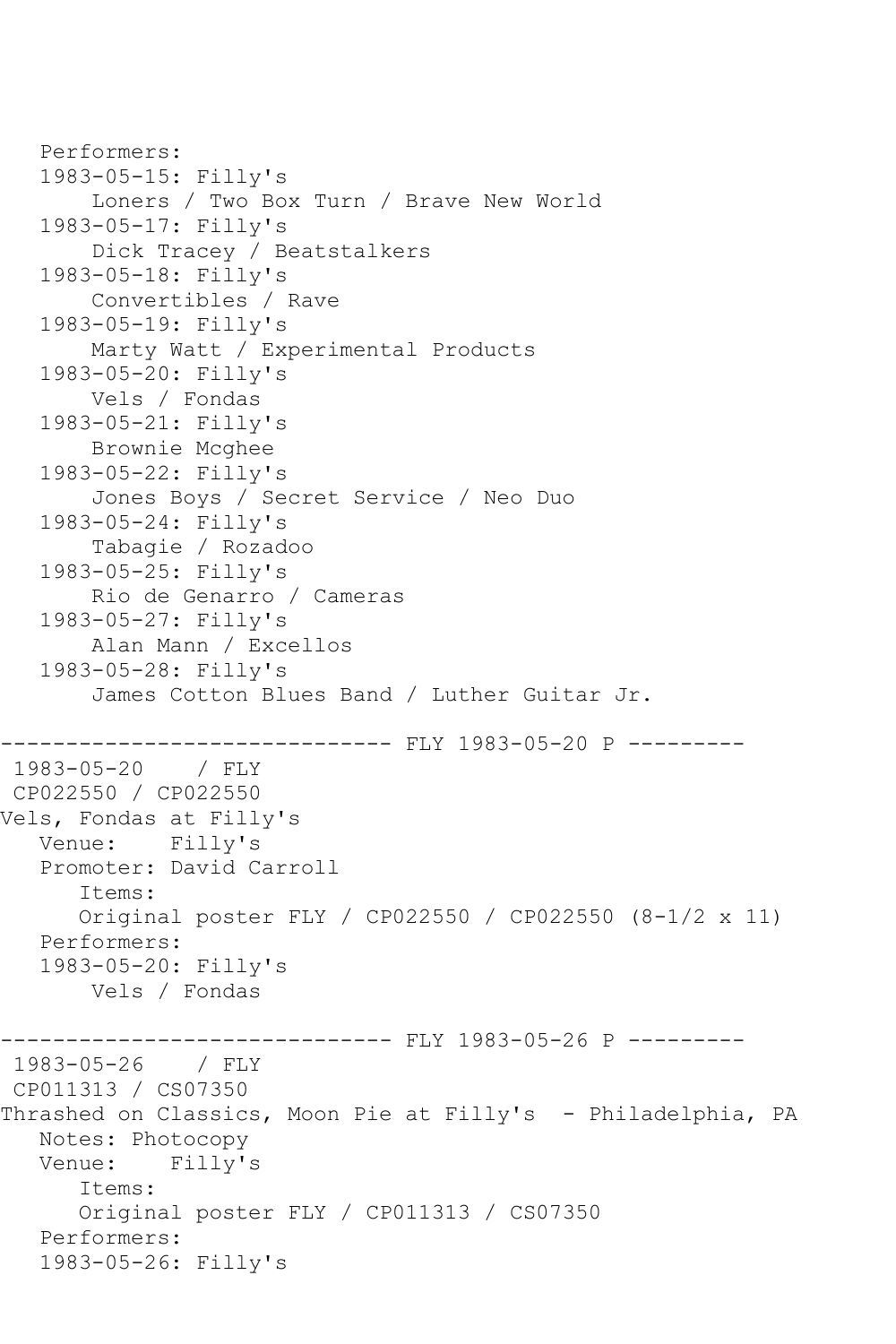Thrashed on Classics / Moon Pie / Metal / Heroic Triad / M-Fakter / Little Gentlemen / Lion Stretchers / Little Glass Figures ------------------------------ FLY 1983-06-17 P --------- 1983-06-17 / FLY CP011317 / CS07354 Stickmen, Skidmarks at Filly's - Philadelphia, PA Notes: Offset<br>Venue: Filly's Venue: Items: Original poster FLY / CP011317 / CS07354 Performers: 1983-06-17 1983-06-18: Filly's Stickmen / Skidmarks / Dance Factor / Vels / Pulsallama ------------------------------ FLY 1983-07-14 P --------- 1983-07-14 / FLY CP011327 / CS07364 Men Without Hats, The Mighty Invaders at Filly's - Philadelphia, PA Notes: Offset Venue: Filly's Items: Original poster FLY / CP011327 / CS07364 Performers: 1983-07-14 1983-07-16: Filly's Men Without Hats / Mighty Invaders / Timmi and the Dub Warriors / Violent Femmes / Jason and the Nashville Scorchers ------------------------------ FLY 1983-07-22 P --------- 1983-07-22 / FLY CP011316 / CS07353 Vels, Alan Vega at Filly's - Philadelphia, PA Notes: Photocopy Venue: Filly's Items: Original poster FLY / CP011316 / CS07353 Performers: 1983-07-22 1983-07-29: Filly's Vels / Alan Vega / Peter Tork / Impossible Years / Fad / Skidmarks / Dance Factor ------------------------------ FLY 1983-07-29 P --------- 1983-07-29 / FLY CP011310 / CS07347 Vels, I-92 at Filly's - Philadelphia, PA Notes: Offset Venue: Filly's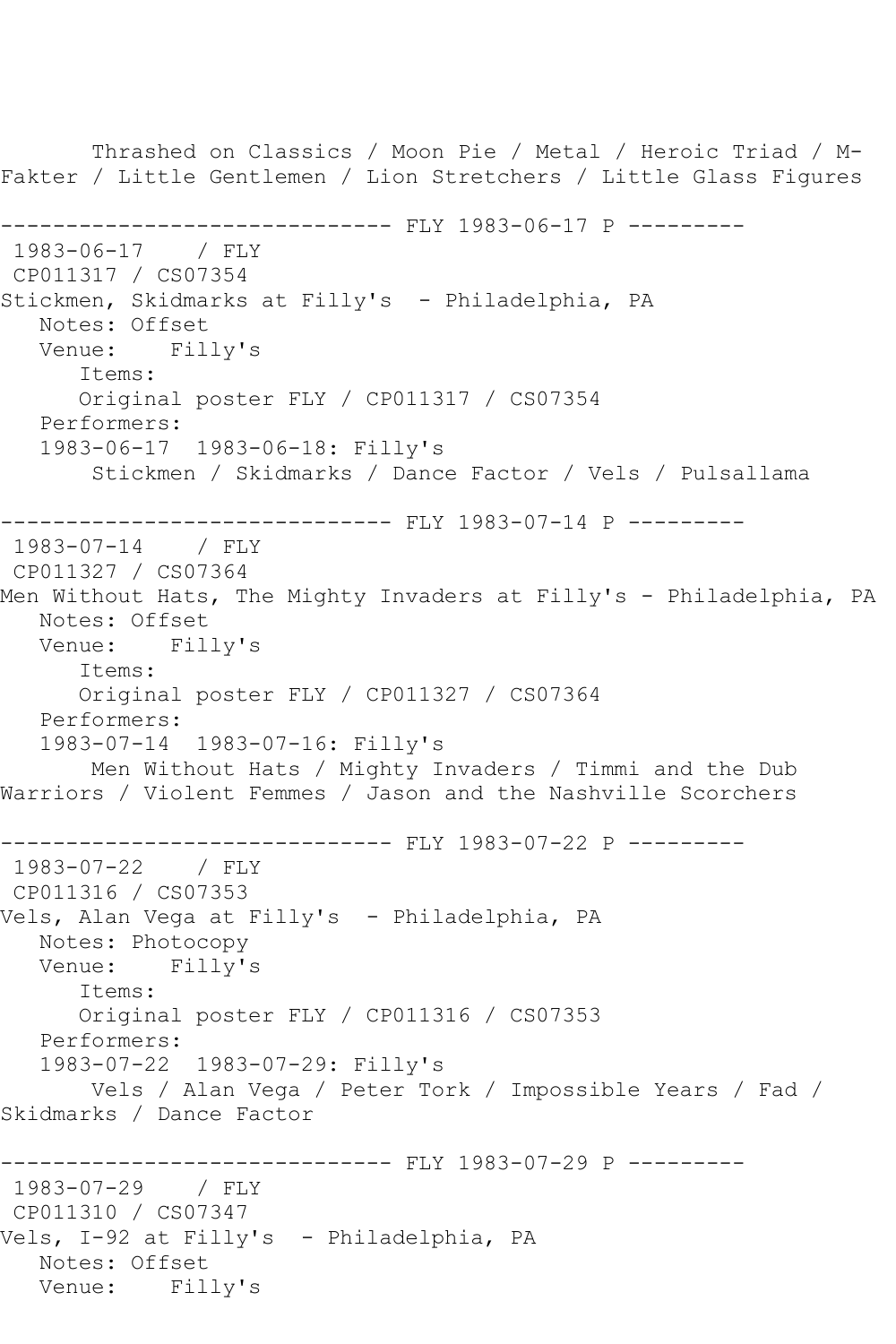Items: Original poster FLY / CP011310 / CS07347 Performers: 1983-07-29 1983-07-30: Filly's Vels / I-92 / Fad / Rhythm of Lines / Gun Club / Dance Factor ------------------------------ FLY 1983-07-30 P ---------  $1983 - 07 - 30$ CP011312 / CS07349 Jeffrey Lee Pierce, The Gun Club at Filly's - Philadelphia, PA Notes: Offset<br>Venue: Fil Filly's Items: Original poster FLY / CP011312 / CS07349 Performers: 1983-07-30: Filly's Jeffery Lee Pierce / Gun Club / Dance Factor ------------- FLY 1983-08-18 P ---------1983-08-18 / FLY CP011308 / CS07345 DJ Dan Wanamaker, The Vels at Filly's - Philadelphia, PA Notes: Offset<br>Venue: Fill Filly's Items: Original poster FLY / CP011308 / CS07345 Performers: 1983-08-18 1983-08-20: Filly's DJ Dan Wanamaker / Vels / Impossible Years / Bunny Drums / Sic Kidz ----------- FLY 1983-08-25 P ---------1983-08-25 / FLY CP011314 / CS07351 DJ Dan Wanamaker, Timmi and the Dub Warriors at Filly's -Philadelphia, PA Notes: Offset Venue: Filly's Items: Original poster FLY / CP011314 / CS07351 Performers: 1983-08-25 1983-08-27: Filly's DJ Dan Wanamaker / Timmi and the Dub Warriors / Son Seals / Pretty Poison / Dance Factor ------------------------------ FLY 1983-09-01 P --------- 1983-09-01 / FLY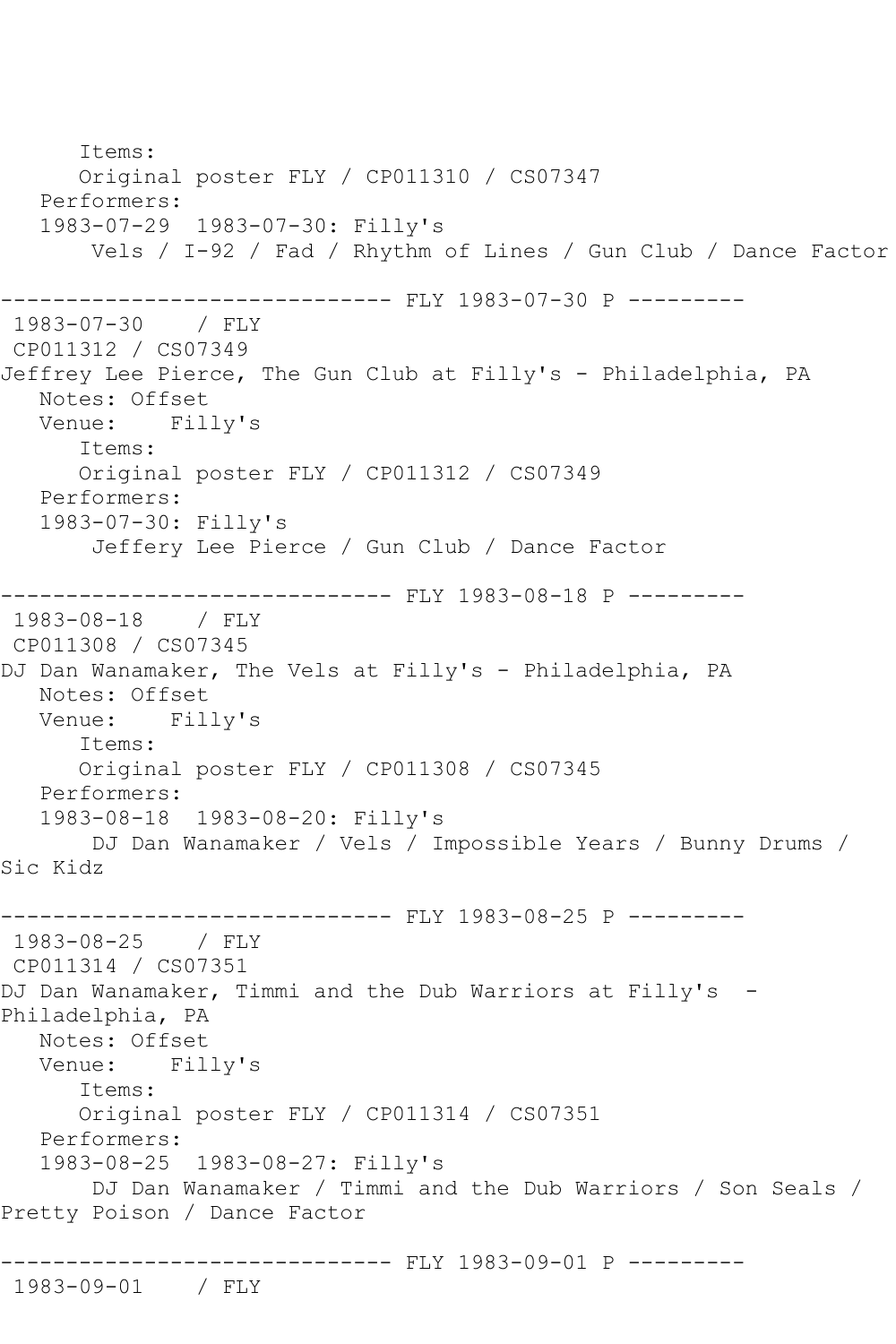CP011321 / CS07358 Bwana Bop, DJ Dan Wanamaker at Filly's - Philadelphia, PA Notes: Photocopy Venue: Filly's Items: Original poster FLY / CP011321 / CS07358 Performers: 1983-09-01: Filly's Bwana Bop / DJ Dan Wanamaker ------------------------------ FLY 1983-09-02 P --------- 1983-09-02 / FLY CP011309 / CS07346 Beru Revue, Get Right Band at Filly's - Philadelphia, PA Notes: Offset Venue: Filly's Items: Original poster FLY / CP011309 / CS07346 Performers: 1983-09-02 1983-09-04: Filly's Beru Revue / Get Right Band / A's / Jitterbops / John Lee Hooker / Drinkers ------------------------------ 1983-09-05 P --------- 1983-09-05 / CP022756 / CP022756 Impossible Years, Cousins at 3rd and Chestnut Sts Venue: 3rd and Chestnut Streets Items: Original poster / CP022756 / CP022756 (8-1/2 x 11) Performers: 1983-09-05: 3rd and Chestnut Streets Impossible Years 1983-08-24: Central Park, NYC Impossible Years / Cousins / Cameras 1983-08-19: Filly's Impossible Years / Vels 1983-09-01: East Side Club Impossible Years / Plugz 1983-09-15: Empire Rock Club Impossible Years / Vels 1983-08-22: Ripley Music Hall Impossible Years / Altered Images ------------ FLY 1983-09-08 P ---------1983-09-08 / FLY CP011311 / CS07348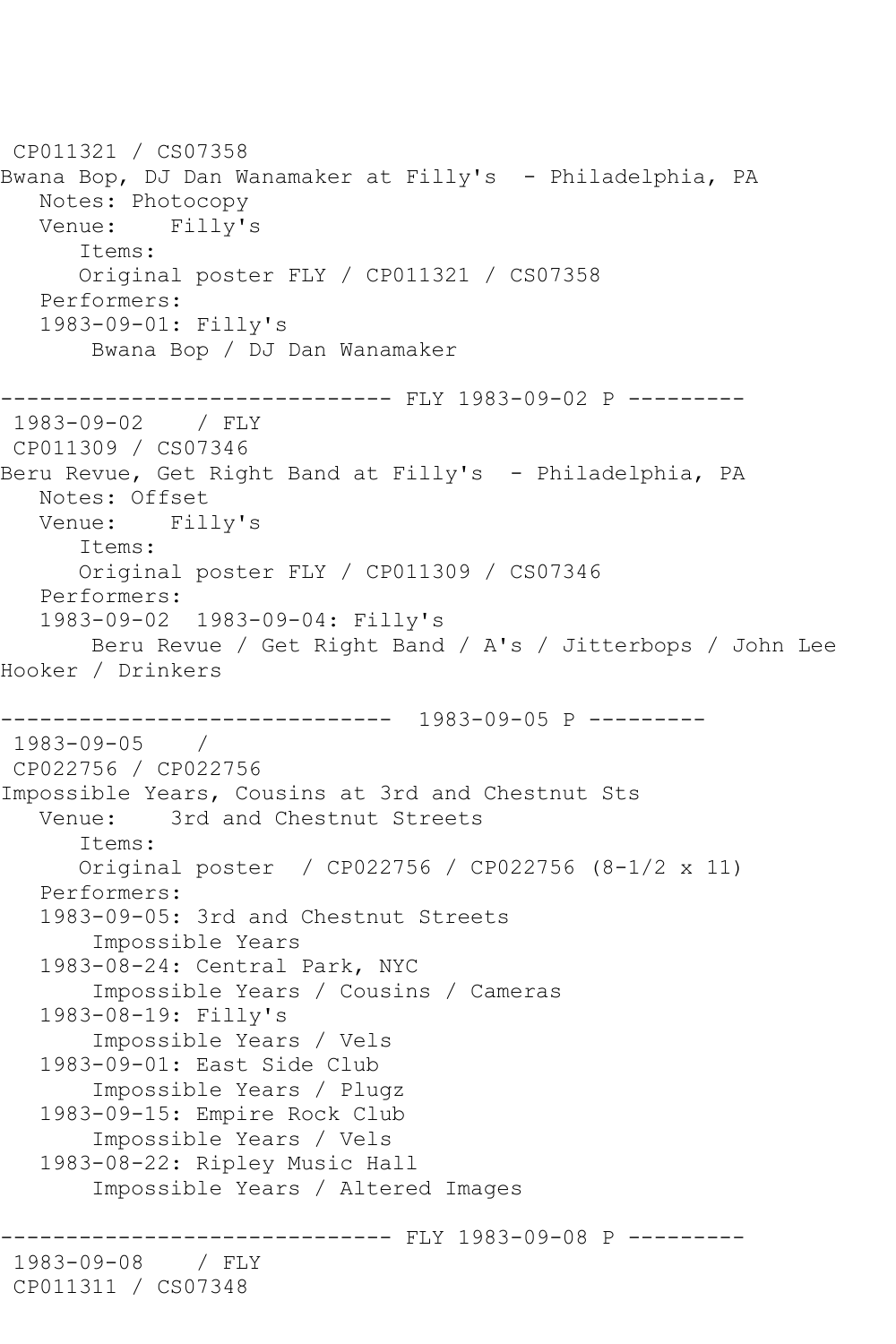Coup D'Etat, DJ Dan Wanamaker at Filly's - Philadelphia, PA Notes: Offset<br>Venue: Filly's Venue: Items: Original poster FLY / CP011311 / CS07348 Performers: 1983-09-08 1983-09-10: Filly's Coup D'Etat / DJ Dan Wanamaker / Rescue / Architectural Romance / Stickmen / Dance Factor ------------------------------ FLY 1983-09-14 P --------- 1983-09-14 / FLY CP011293 / CS07330 Sonic Youth, Rat at Rat R at Filly's - Philadelphia, PA Notes: Offset Venue: Filly's Items: Original poster FLY / CP011293 / CS07330 Performers: 1983-09-14 1983-09-23: Filly's Sonic Youth / Rat at Rat R / Initial Attack / Our Daughter's Wedding / Coup D'Etat / Vels / Book of Love / True West ------------------------------ FLY 1983-10-08 P --------- 1983-10-08 / FLY CP011295 / CS07332 Vels, Rhythm of Lines at Filly's - Philadelphia, PA Notes: Offset Venue: Filly's Items: Original poster FLY / CP011295 / CS07332 Performers: 1983-10-08: Filly's Vels / Rhythm of Lines ------------------------------ FLY 1983-10-08 P --------- 1983-10-08 / FLY CP022552 / CP022552 Vels, Rhythm of Lines at Filly's Venue: Filly's Promoter: David Carroll Items: Original poster FLY / CP022552 / CP022552 (8-1/2 x 11) Performers: 1983-10-08: Filly's Vels / Rhythm of Lines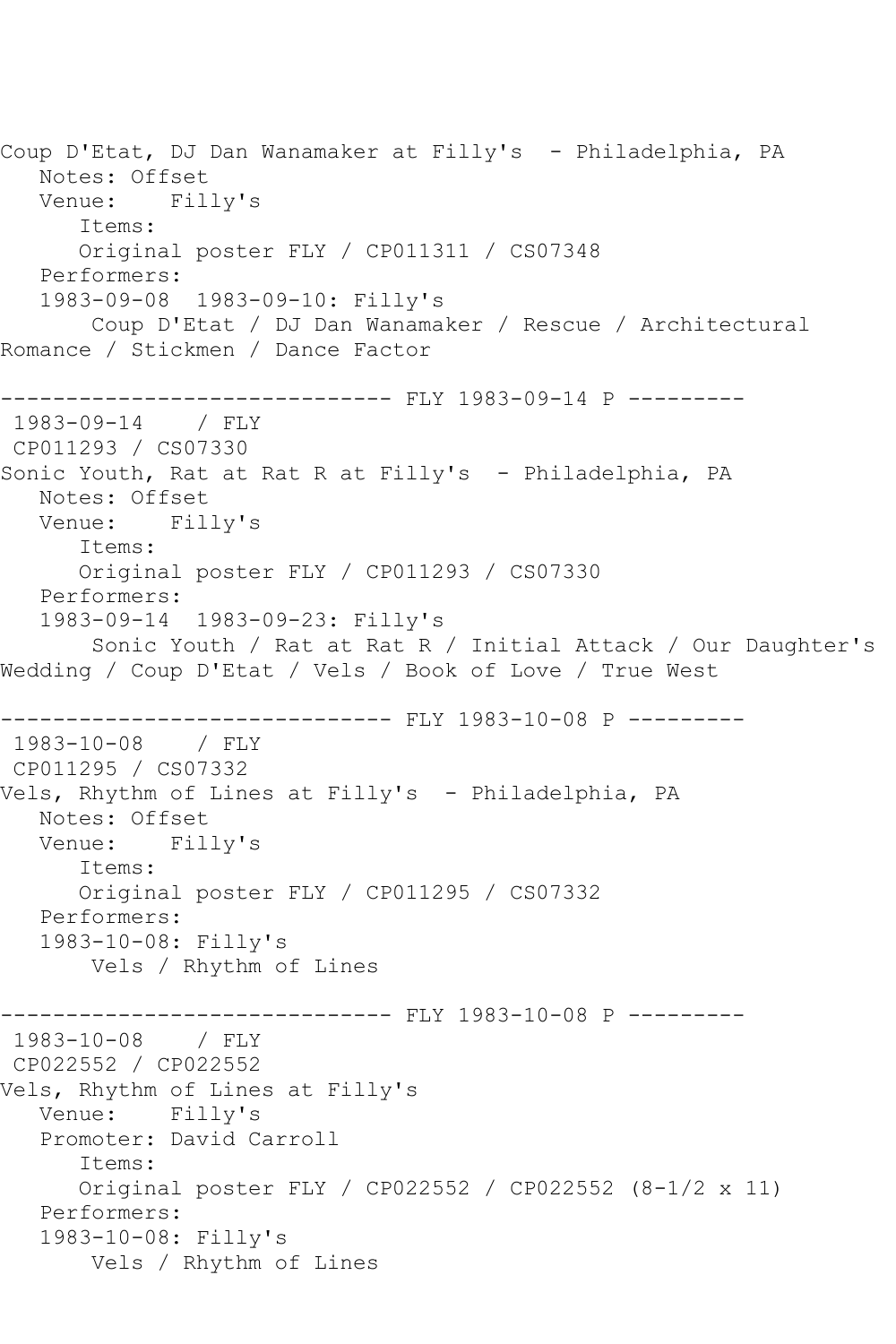```
------------------------------ FLY 1983-10-14 P ---------
1983-10-14 / FLY 
CP011294 / CS07331
Alan Mann, Looters at Filly's - Philadelphia, PA
   Notes: Offset
   Venue: Filly's
      Items:
      Original poster FLY / CP011294 / CS07331
   Performers:
   1983-10-14 1983-10-15: Filly's
       Alan Mann / Looters / DJ Dan Wanamaker / Bunny Drums / 
Informed Sources
------------------------------ FLY 1983-10-22 P ---------
1983-10-22 / FLY 
CP011296 / CS07333
Dance Factor, The Fabulous Fondas at Filly's - Philadelphia, PA
  Notes: Offset<br>Venue: Fil
           Filly's
      Items:
      Original poster FLY / CP011296 / CS07333
   Performers:
   1983-10-22: Filly's
        Dance Factor / Fabulous Fondas
------------------------------ FLY 1983-10-28 P ---------
1983-10-28 / FLY 
CP011307 / CS07344
Stickmen, Ruin at Filly's - Philadelphia, PA
   Notes: Offset
   Venue: Filly's
       Items:
      Original poster FLY / CP011307 / CS07344
   Performers:
   1983-10-28 1983-10-31: Filly's
        Stickmen / Ruin / John Eddie / Richard Thompson / Vels / Coup 
D'Etat
------------------------------ FLY 1983-11-04 P ---------
1983-11-04 / FLY 
CP011301 / CS07338
Johnny Copeland, The Excellos at Filly's - Philadelphia, PA
   Notes: Offset
   Venue: Filly's
       Items:
       Original poster FLY / CP011301 / CS07338
   Performers:
```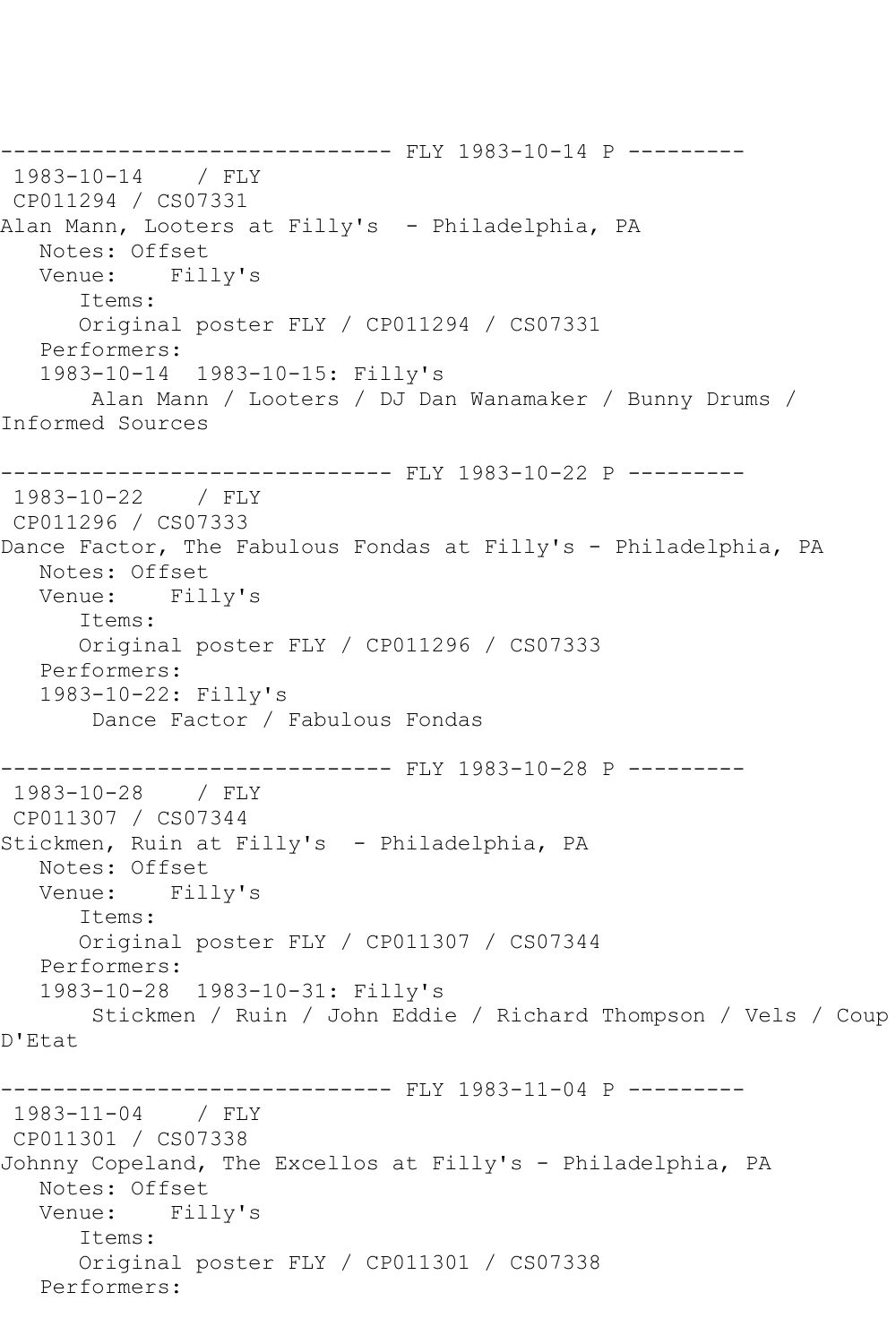1983-11-04 1983-11-05: Filly's Johnny Copeland / Excellos / Boys Brigade / Groceries ------------------------------ FLY 1983-11-11 P --------- 1983-11-11 / FLY CP011302 / CS07339 Alan Mann, The Sites at Filly's - Philadelphia, PA Notes: Offset<br>Venue: Filly's Venue: Items: Original poster FLY / CP011302 / CS07339 Performers: 1983-11-11 1983-11-12: Filly's Alan Mann / Sites / Beru Revue / Cameras ------------------------------ FLY 1983-11-18 P --------- 1983-11-18 / FLY CP022547 / CP022547 JoBoxers, Numbers - Dallas, TX at Filly's Venue: Filly's Promoter: David Carroll Items: Original poster FLY / CP022547 / CP022547 (8-1/2 x 11) Performers: 1983-11-18: Filly's JoBoxers / Numbers ----------- FLY 1983-11-19 P ---------1983-11-19 / FLY CP011318 / CS07355 JoBoxers, The Numbers at Filly's - Philadelphia, PA Notes: Offset<br>Venue: Fill Filly's Items: Original poster FLY / CP011318 / CS07355 Performers: 1983-11-19 1983-11-20: Filly's JoBoxers / Numbers / James Blood Ulmer / Bunny Drums ------------------------------ FLY 1983-11-25 P --------- 1983-11-25 / FLY CP011306 / CS07343 Pretty Poison, Dance Factor at Filly's - Philadelphia, PA Notes: Offset Venue: Filly's Items: Original poster FLY / CP011306 / CS07343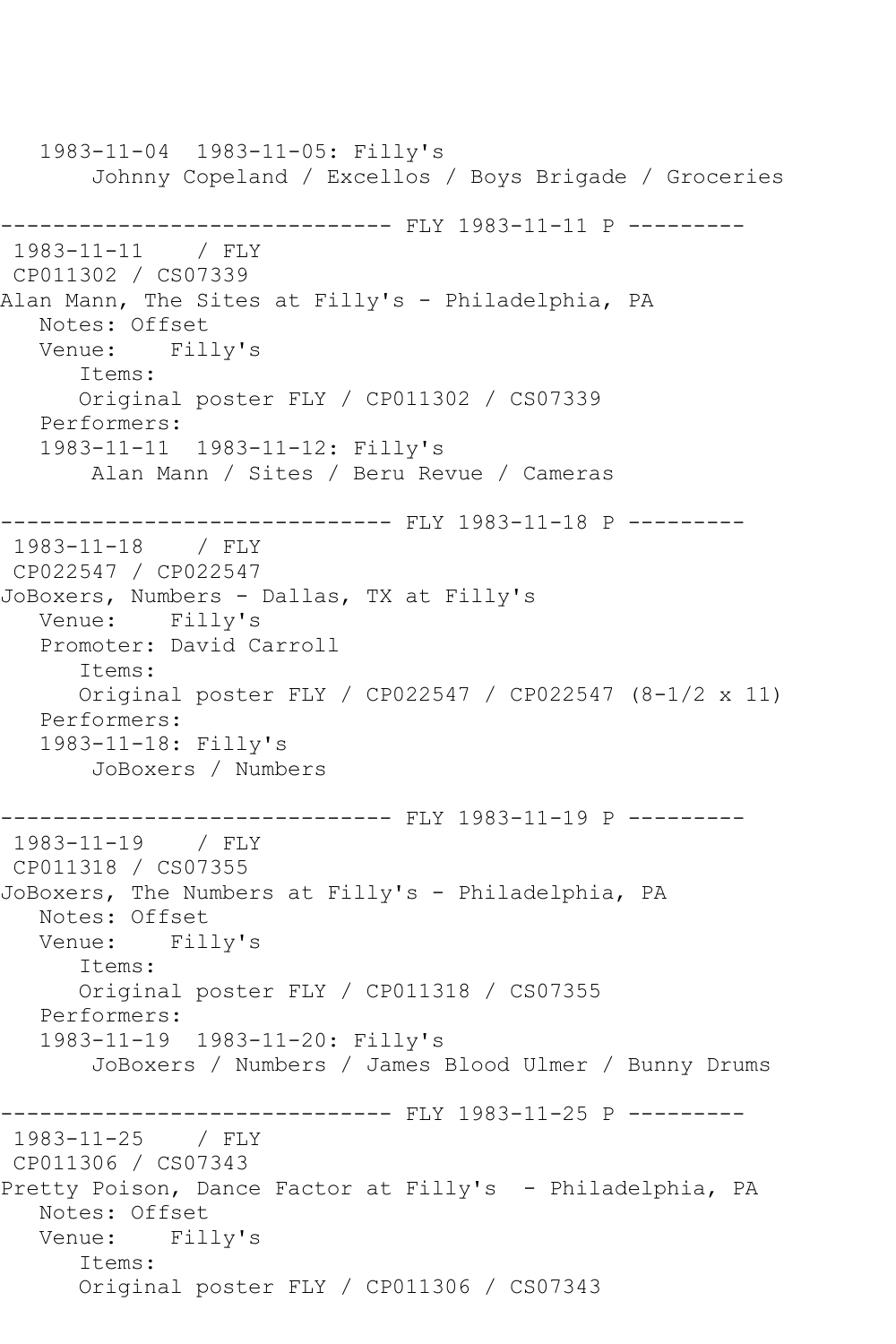Performers: 1983-11-25 1983-11-26: Filly's Pretty Poison / Dance Factor / Coup D'Etat / Duck Tape ------------------------------ FLY 1983-12-02 P --------- 1983-12-02 / FLY CP011303 / CS07340 Dick Tracy, The Cameras at Filly's - Philadelphia, PA Notes: Offset Venue: Filly's Items: Original poster FLY / CP011303 / CS07340 Performers: 1983-12-02 1983-12-03: Filly's Dick Tracy / Cameras / Stainglas / Bongos / Red Buckets ------------------------------ FLY 1983-12-05 P --------- 1983-12-05 / FLY CP011304 / CS07341 Modern Cities at Filly's - Philadelphia, PA Notes: Offset Venue: Filly's Items: Original poster FLY / CP011304 / CS07341 Performers: 1983-12-05: Filly's Modern Cities ------------------------------ FLY 1983-12-09 P --------- 1983-12-09 / FLY CP011305 / CS07342 John Eddie, The Vels at Filly's - Philadelphia, PA Notes: Offset<br>Venue: Fill Filly's Items: Original poster FLY / CP011305 / CS07342 Performers: 1983-12-09 1983-12-10: Filly's John Eddie / Vels ------------------------------ FLY 1983-12-31 P --------- 1983-12-31 / FLY CP011299 / CS07336 Pretty Poison, The Vels at Filly's - Philadelphia, PA Notes: Offset Venue: Filly's Items: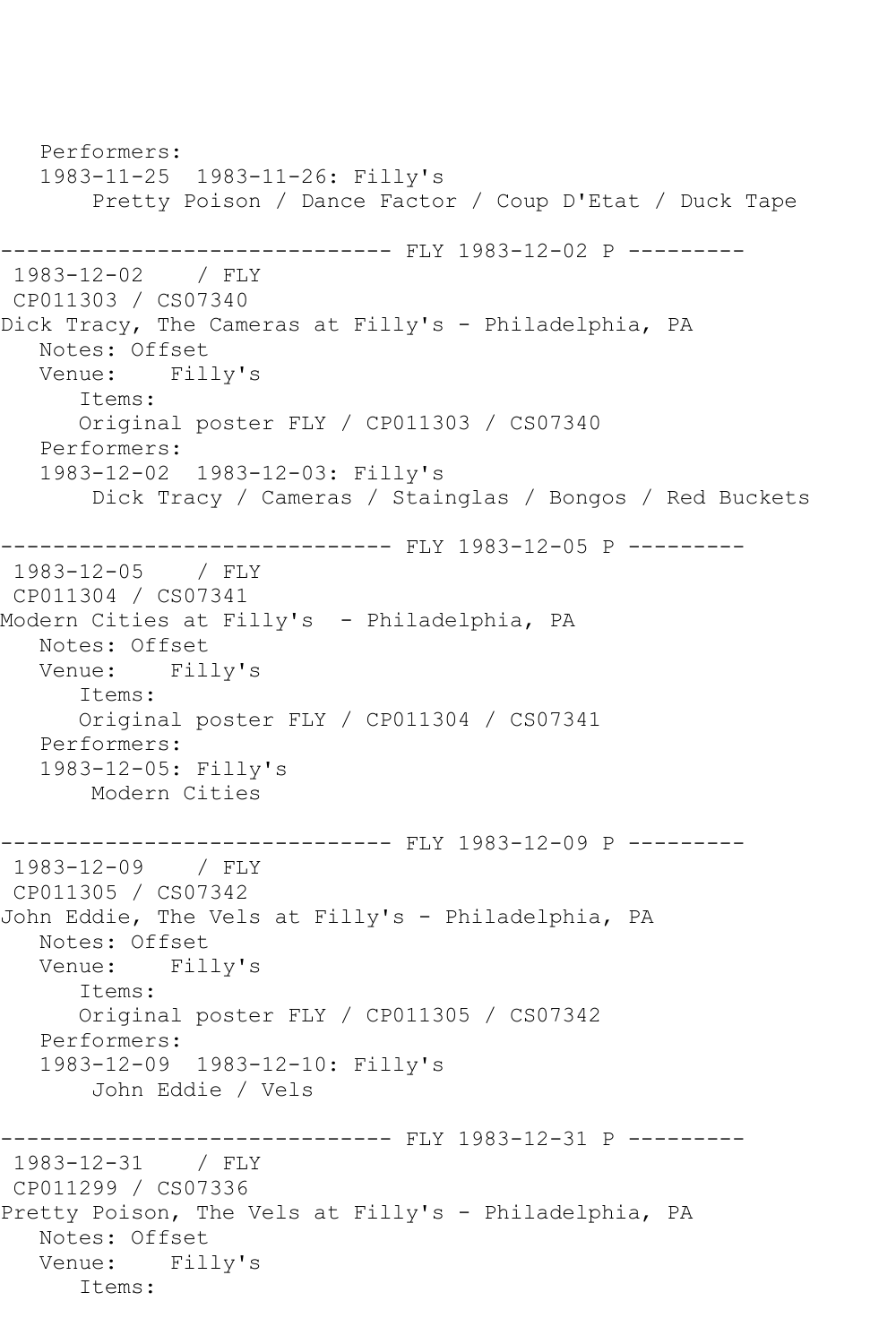```
 Original poster FLY / CP011299 / CS07336
   Performers:
   1983-12-31: Filly's
        Pretty Poison / Vels
      ------------------------------ FLY 1983-15-15 P ---------
1983-15-15 / FLY 
CP011300 / CS07337
Rain Parade, Bunny Drums at Filly's - Philadelphia, PA
  Notes: Offset<br>Venue: Fill
           Filly's
       Items:
      Original poster FLY / CP011300 / CS07337
   Performers:
   1983-15-15 1983-15-17: Filly's
       Rain Parade / Bunny Drums / M-Fakter / Beru Revue / Get Right 
Band
----------------------------- FLY zzzz-01-20 P ---------
zzzz-01-20 / FLY 
CP011319 / CS07356
Violent Femmes, The Stickmen at Filly's - Philadelphia, PA
   Notes: Offset
   Venue: Filly's
       Items:
      Original poster FLY / CP011319 / CS07356
   Performers:
   zzzz-01-20: Filly's
       Violent Femmes / Stickmen
------------------------------ FLY zzzz-01-21 P ---------
zzzz-01-21 / FLY 
CP011322 / CS07359
Youth Camp at Filly's - Philadelphia, PA
   Notes: Offset
   Venue: Filly's
       Items:
      Original poster FLY / CP011322 / CS07359
   Performers:
   zzzz-01-21: Filly's
       Youth Camp
------------------------------ FLY zzzz-zz-zz P ---------
zzzz-zz-zz / FLY 
CP011297 / CS07334
Lady B at Filly's - Philadelphia, PA
  Notes: Offset
```